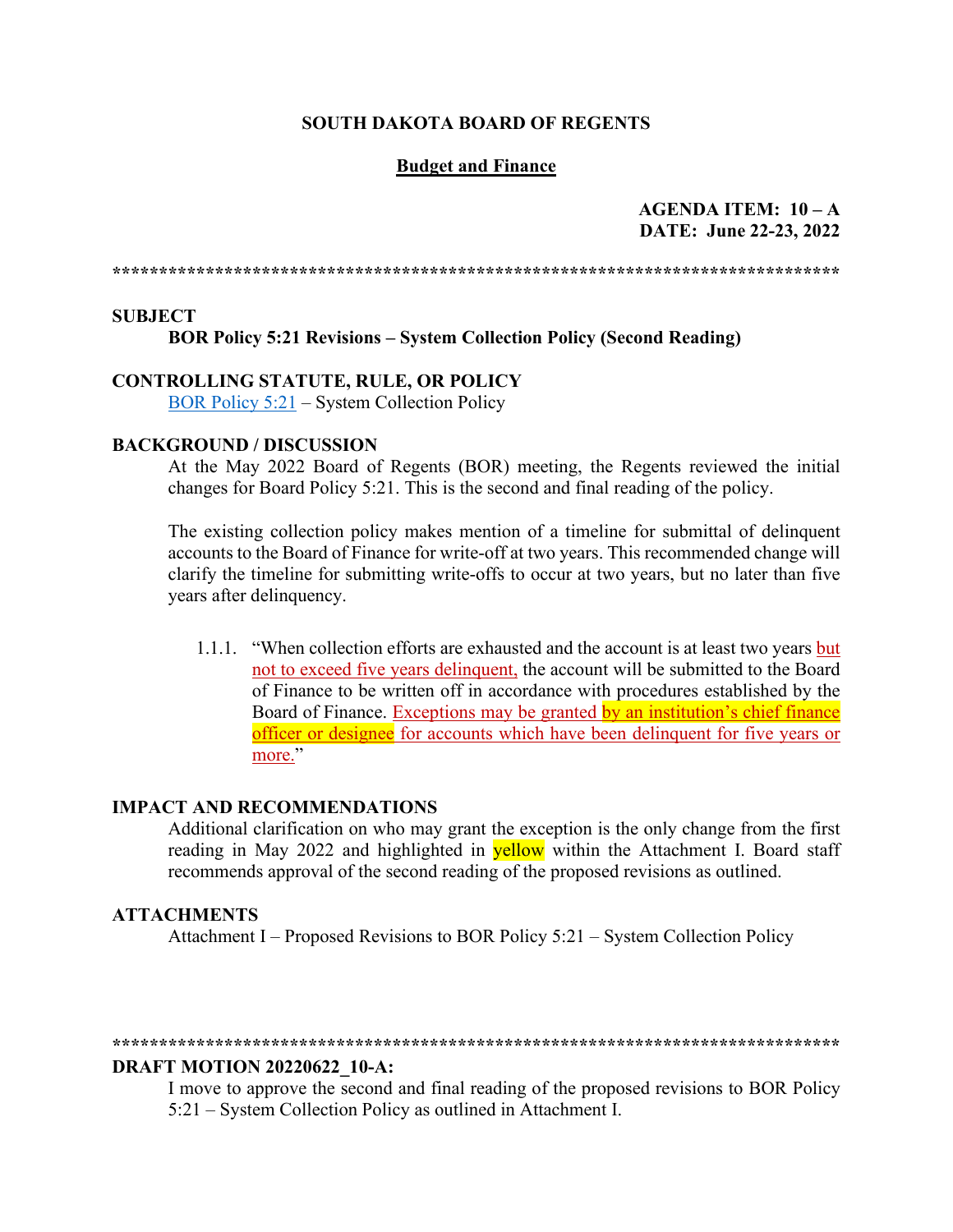# **SOUTH DAKOTA BOARD OF REGENTS**

# **Policy Manual**

## **SUBJECT:** System Collection Policy

# **NUMBER:** 5:21

## **A. PURPOSE**

To establish the collection procedures for student, employee, vendor and customer receivables.

## **B. DEFINITIONS**

None

# **C. POLICY**

Standard collection procedure shall be used for student, employee, vendor and customer receivables including, but not limited to, tuition and fees, institutional student loans, traffic fines, library fines, daycare, housing fines, student health and other student charges of whatever kind or character; except that student obligations arising from participation in federal student financial aid programs shall be collected in the manner specified under federal regulation.

## **1. Delinquent Accounts and Holds**

A commercial or vendor account shall become delinquent 45 days after the established due date. A student account shall become delinquent when a balance remains after the established deadlines. The debtor shall be informed that if the account is not satisfied in full or appropriate arrangements made by the due date, the account shall be referred to collections and will be subject to late fees.

- 1.1. All student accounts with an accounts receivable (AR) balance of \$250 or more shall have a hold placed on their account as soon as it becomes delinquent. The hold will stop a student from registering, adding or dropping classes, or obtaining an official transcript from the institution.
- 1.2. All student accounts with an accounts receivable balance less than \$250 shall have a hold placed on them when the student is no longer enrolled at the university or when the debt is over 180 days delinquent.
- 1.3. A hold shall not be removed until the account is satisfied in full. The institution recognizing the receivable may exercise discretion and override the hold upon consultation with the other institution.
- 1.4. The hold shall remain on a debtor's record even after the account is written-off, which shall stop the debtor from receiving services from the institution until the debt is satisfied.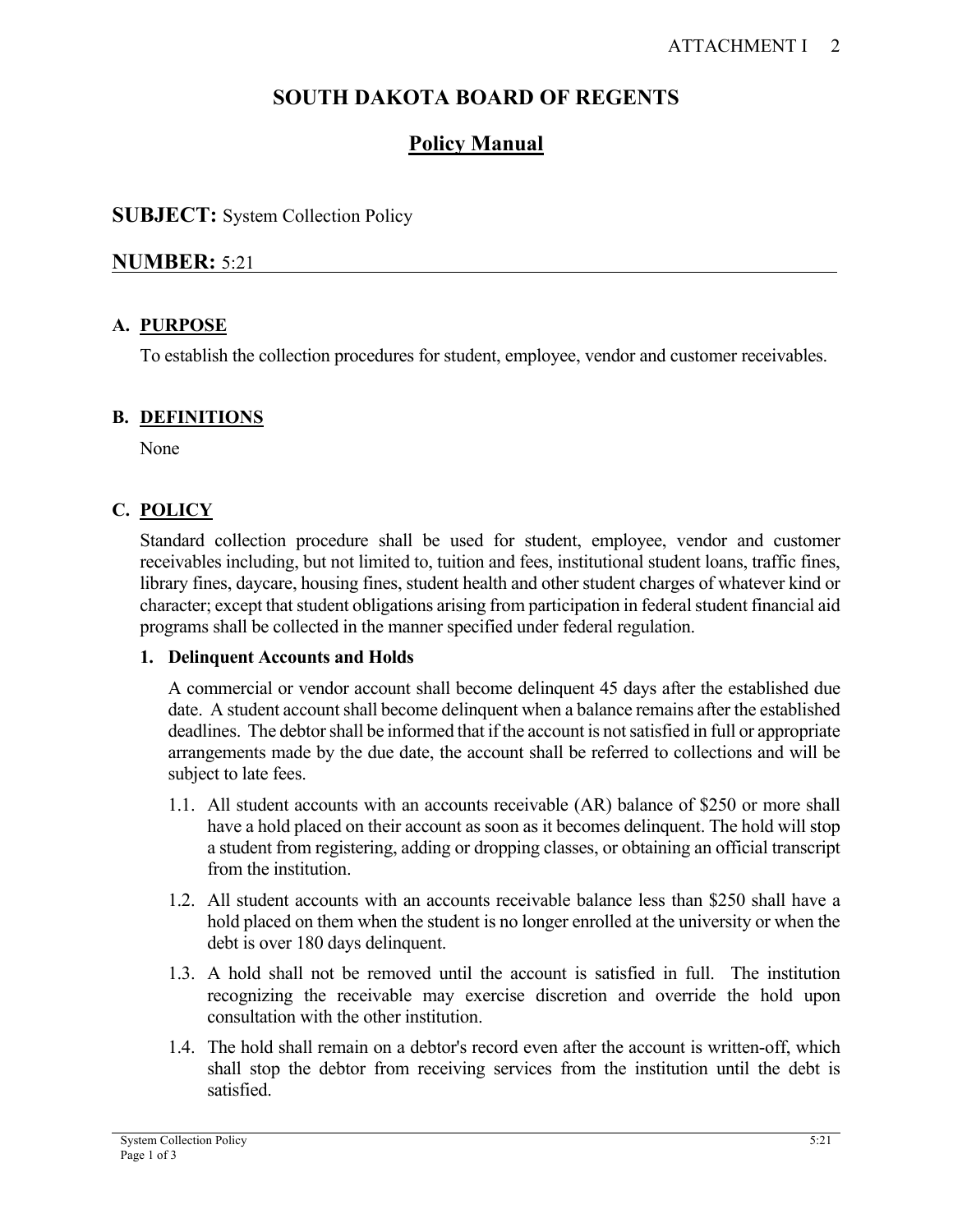1.5. For all commercial or vendor accounts that become delinquent, the university shall discontinue their services until accounts are paid in full.

### **2. Collection of Student, Commercial or Vendor Debt**

- 2.1. Collection of student, commercial or vendor accounts that are less than \$250 shall proceed according to the following schedule:
	- 2.1.1. Accounts that are less than \$250 shall be handled using in-house collection procedures, which shall consist of a minimum of three contacts to the debtor, with at least two of them being in writing. Debtors shall be responsible for all collection fees incurred where permitted under law.
	- 2.1.2. When in-house collection efforts are exhausted, the account may be referred to the State of South Dakota's Obligation Recovery Center.
	- 2.1.3. When collection efforts are exhausted and the account is at least two years but not to exceed five years delinquent, the account will be submitted to the Board of Finance to be written off in accordance with procedures established by the Board of Finance. Exceptions may be granted by an institution's chief finance officer or designee for accounts which have been delinquent for five years or more.
- 2.2. Collection of Student, Commercial or Vendor Accounts that are \$250 or more shall proceed according to the following schedule:
	- 2.2.1. Accounts that are \$250 or more shall be handled using in-house collection procedures, which shall consist of a minimum of three contacts to the debtor, with at least two of them being in writing, one by registered mail. The collection process on accounts \$250 or more shall be completed within 180 days from the date the account became delinquent. Debtors shall be responsible for all collection fees incurred where permitted under law.
	- 2.2.2. When an account is not in repayment or in-house collection efforts are exhausted, the account shall be referred to the State of South Dakota's Obligation Recovery Center for collection efforts.
	- 2.2.3. When the collection efforts by the Obligation Recovery Center have been exhausted and the debt has been referred back to the university, it will be submitted to the Board of Finance for write-off in accordance with procedures established by the Board of Finance.

### **3. Employee Debt Collection**

Employee debts to their institutions may be satisfied through voluntary or involuntary deductions from salary, or they may be referred to a collection agency.

- 3.1. Employees shall be billed for debts to their employers in the same manner as others who owe monies to the employing institution.
- 3.2. Where employees fail to respond to demands for payment, an institution may refer the matter to a collection agency.
- 3.3. Employers may use involuntary salary deductions following these steps: